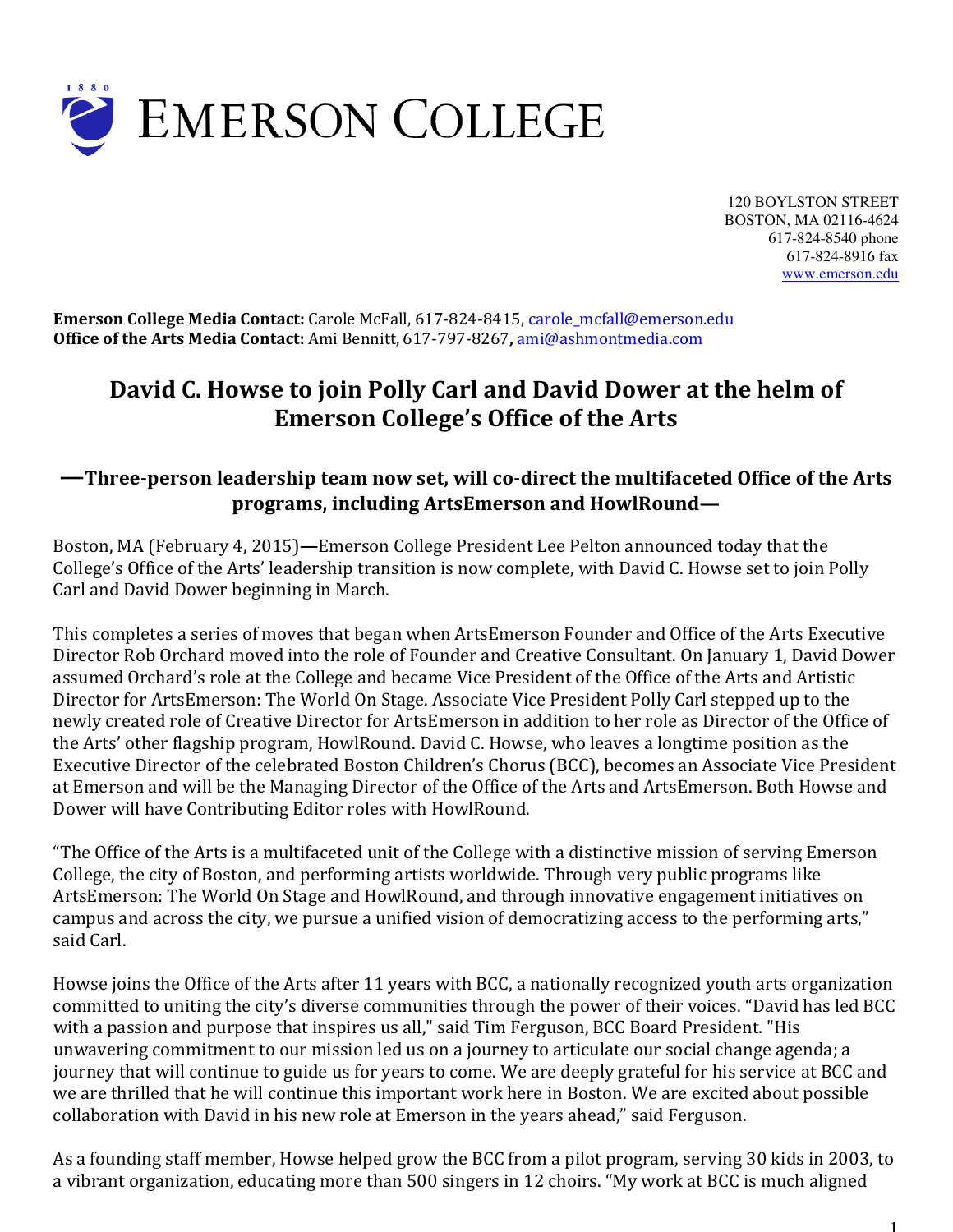with the unique mission and portfolio of responsibilities of Emerson's Office of the Arts, which requires an innovative leadership structure, and we've chosen to approach it as a three-legged stool," Howse added.

"David and Polly have developed a compelling vision that aligns the arts with diversity and innovative community engagement," said Emerson College President Lee Pelton. "David Howse is an extraordinary arts advocate and leader. His appointment amplifies and strengthens the College's expressed belief that arts can and should play a critical and leading role in civic transformation. The ArtsEmerson leadership team and the integrated structure they've designed will permit Emerson College to make a powerful difference not only locally but nationally and globally, as well," he said.

# **BIOS**

# DAVID DOWER

David Dower is the Artistic Director of the Emerson College Office of the Arts and of ArtsEmerson: The World On Stage. He arrived at Emerson in 2012 as the Director of Artistic Programs from six seasons at Arena Stage in Washington, DC, where he was the Director of Artistic Development and Associate Artistic Director. While there, he created the American Voices New Play Institute, from which HowlRound was launched, and served as the artistic producer of Tony-winning productions of *33 Variations, Next to Normal* (which also won the Pulitzer Prize that year), and *Who's Afraid of Virginia Woolf* (co-produced with Carl and Steppenwolf)*.* Prior to Arena, he spent 20 years in San Francisco, where he founded The Z Space Studio and its predecessor, The Z Collective. He is a frequent contributor to HowlRound, where he is a Contributing Editor, and can be followed on Twitter @ddower.

# POLLY CARL

Polly Carl is the Director of HowlRound and the Creative Director of ArtsEmerson at Emerson College. Her work at Emerson is focused on promoting theater practices around the core principle that theater is for everyone. She divides her time between theory and practice—between collaborating on the challenges facing our field, and developing and presenting work for the stage. She spent two years as Director of Artistic Development at Steppenwolf Theatre and served eleven years at the Playwrights' Center in Minneapolis as Producing Artistic Director. She regularly teaches, writes, consults, and mentors. She received a PhD in comparative studies in discourse and society from the University of Minnesota.

# DAVID C. HOWSE

David C. Howse is a recognized speaker and commentator on the arts and social integration. Howse serves as the Executive Director of the award-winning Boston Children's Chorus (BCC), an organization that brings youth from the ages of 7 to 18 from the Greater Boston area to create harmony both musically and socially through a shared love of music. Howse holds degrees from Bradley University and New England Conservatory of Music and is a graduate of Harvard Business School's Next Generation Executive Leadership Program. He remains active with the National Arts Strategies Chief Executive Program, a consortium of 200 of the world's top cultural leaders, which addresses the critical issues that face the arts and cultural sector worldwide. Howse has received numerous awards for his innovative leadership including *Boston Business Journal*'s "40 under 40" award for best and brightest young executives. David serves on the South Shore Hospital Board of Directors, Chorus America Board of Directors, and on the Board of the Forbes House Museum. He also serves on the advisory board of the Eliot School for the Arts and the corporation of the Community Music Center of Boston.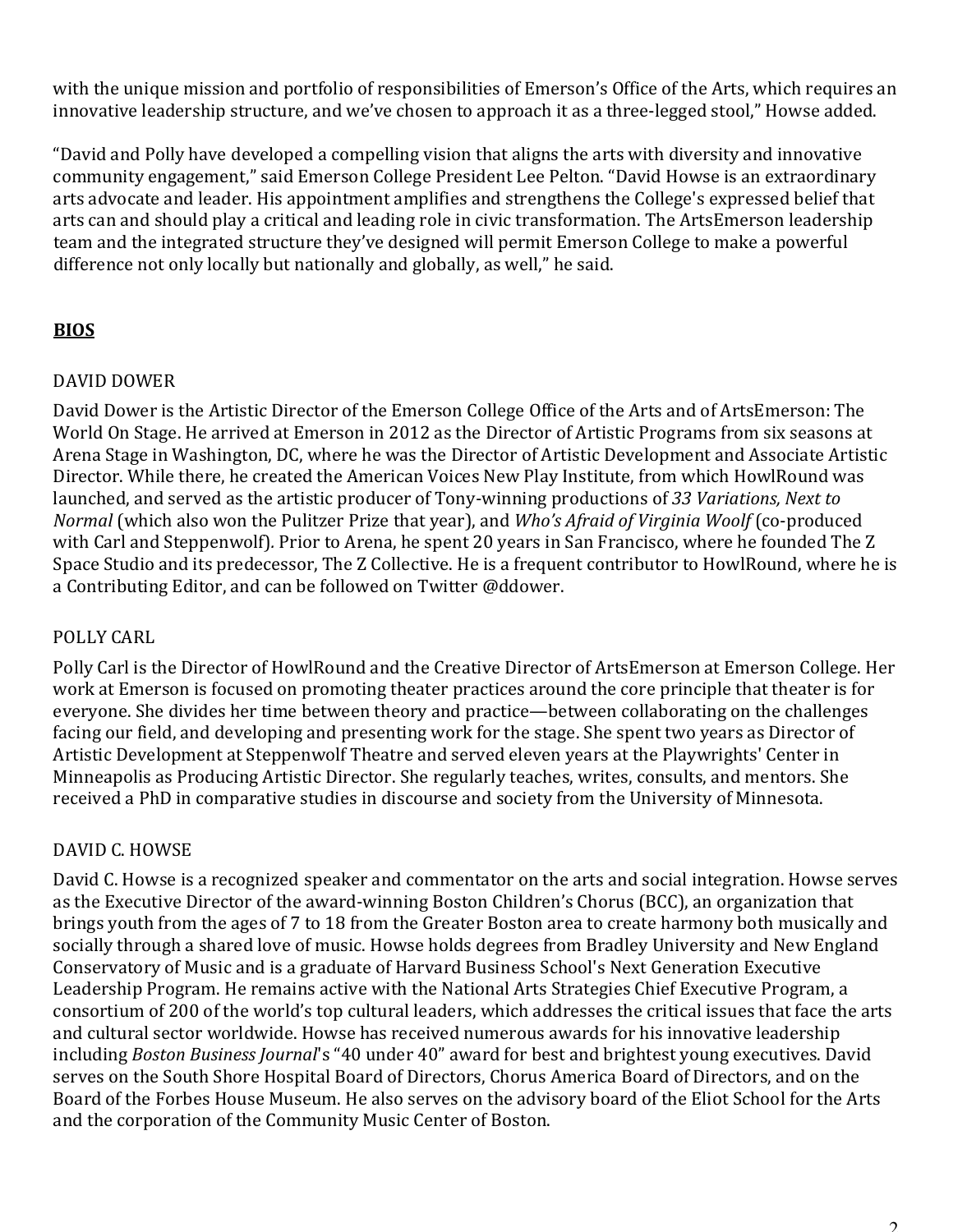#### **PERSONAL STATEMENTS**

#### DAVID DOWER

With the opening of the Paramount Center in 2010, Emerson College gifted an extraordinary set of resources to the students of Emerson, the city of Boston, and performing artists around the world. The Office of the Arts, as a steward of those resources, has both the possibility and responsibility to fully activate these resources on behalf of the core strategic priorities of the College under President Pelton: diversity, civic engagement, innovation, and global engagement. Our programmatic approaches, including ArtsEmerson, HowlRound, and our civic and student engagement strategies, already illustrate a deep dedication to pursuing these priorities fully, with verve and tenacity, in all facets of our work. To have the chance to lead such a unique and vibrant operation with colleagues of this caliber is the opportunity of my lifetime. Polly Carl and I have been conceptual collaborators for more than a decade at this point. David Howse has been part of our community of collaborators since we arrived in Boston. That he is able to join us in leading the Office of the Arts is an incredible outcome of this reorganization. Our core values are fully shared and deeply held. Our areas of expertise are fully complementary. Our commitment to effective stewardship of public resources, to the democratization of access to the arts, and to the capacity of the arts and arts leaders to engage fully as citizens of the city and the world, is total. Together we will lead a staff equally dedicated to this vision, in complete alignment with the course President Pelton has set for the College, emanating from the heart of the city, and in conversation with artists around the world. It's just an extraordinary thing, and we are now poised for some exceptional and unexpected outcomes.

#### POLLY CARL

When David Dower and I arrived here in 2012, beautiful new theater facilities had been open for only a brief time, and a new President of Emerson College, Lee Pelton, had just arrived. We entered at a time of great possibility to contribute to a new president's vision, and at a moment when the Office of the Arts was still being formed. The work we began in 2012 will only continue as we create this new leadership team. David Dower and I, collaborators for more than a decade, met David Howse when we first arrived in Boston. Instantly we knew we had a partner in a shared vision for advancing the role of the arts in civic dialogue and civic transformation. We had no idea at that time that we would be so fortunate as to have David Howse join our team. This feels like an amazing moment for me personally as I have the opportunity to explore a shared leadership model with two of the most intelligent, passionate, and committed people I've had the chance to work with in my long career in the theater.

#### DAVID C. HOWSE

For more than a decade, I have had the privilege of working with a team of amazing colleagues at Boston Children's Chorus—a team committed to social change through the arts. Together we have tackled tough issues related to race and class, and the impact those issues have on us as individuals and as a society. We have been inspired by a conviction that the arts can lead to a more empathetic, compassionate, and just society. It is a conviction that I found to be shared by my two new colleagues at the Office of the Arts at Emerson College. David and Polly's arrival in Boston in 2012 brought fresh energy and a shared ambition for the arts community, an ambition that requires us to understand and value diversity in a new way. The energy and synergy in our first meeting was palpable, and we all left encouraged about this burgeoning movement in the arts. Having spent my career dedicated to exploring the intersection of the arts and social integration, I am excited to join David and Polly—two giants in the field—and the entire Emerson team to continue this important work. With the community as our collaborators and likeminded organizations as partners, we have the potential to truly demonstrate that the arts can be transformative for individuals and communities.